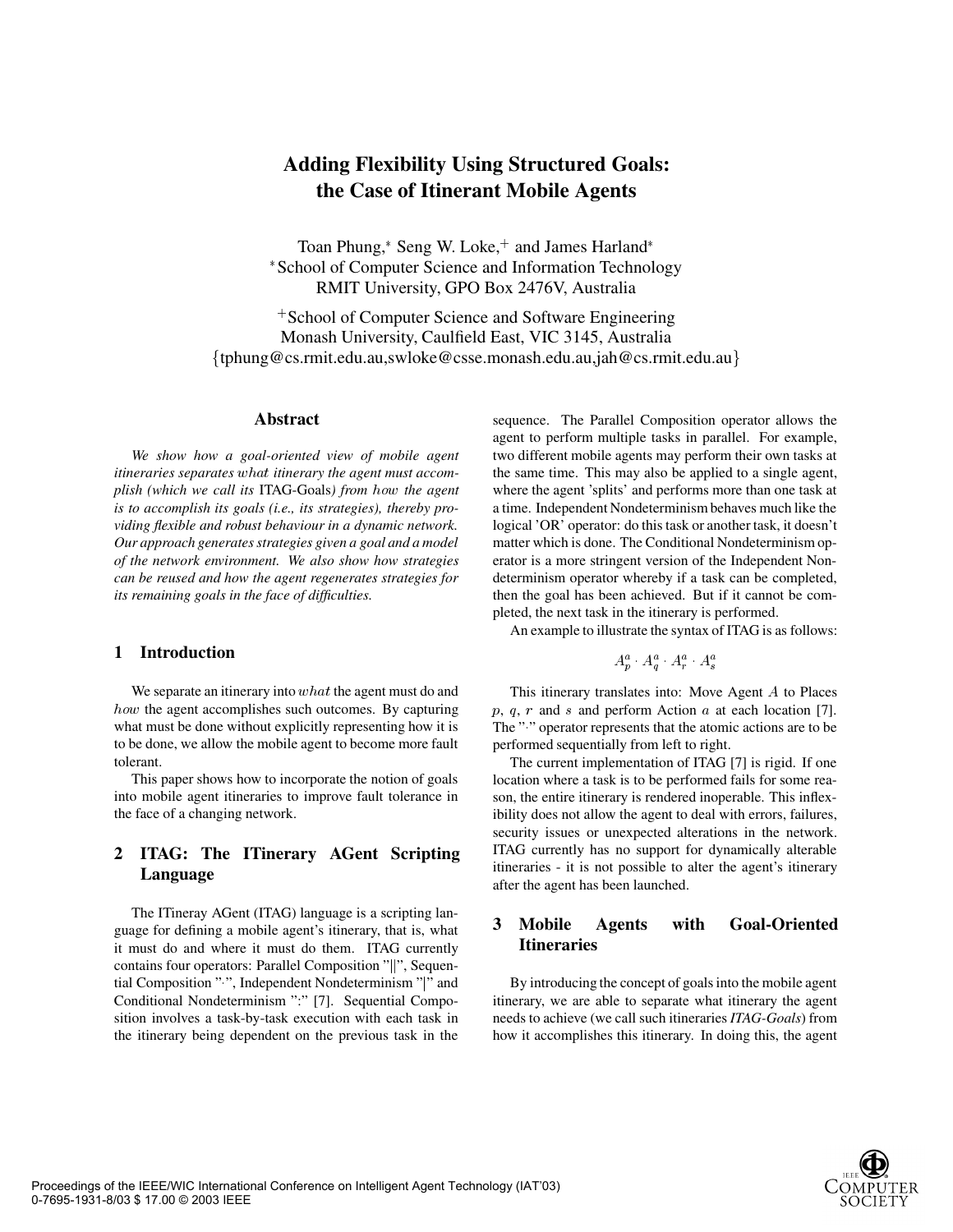can exploit positive changes in its environment, such as cheaper alternative paths and to re-plan around negative changes such as host drop-outs or network traffic congestion. An example of a positive change is when there is a less costly way of getting to a host, either in terms of monetary cost or time. In this event, the mobile agent should be able to re-plan its path using the updated network information.

However, this raises the issue of over-deliberating and wasting resources in a dynamic environment. To deal with this issue, we have introduced the notion of a limit on the amount of pre-processing the mobile agent does. Hence, the agent can plan for a sub-set of its itinerary rather than planning the entire itinerary. The benefit of this is that the agent does not wait until all of its itinerary path has been planned before it begins carrying out its tasks. This allows the agent to reduce the chance of failure and therefore replanning, particularly in highly dynamic network environments by permitting a more cautious approach.

Goals allow the user to be less specific in what the agent does in order to achieve a particular outcome. The ITAG-Goal language has all the operators in ITAG mentioned above and also another operator, namely, the AND  $(\wedge)$  operator. This operator allows the agent to complete its goals in no explicit order and hence if a particular network node is the only node that hosts a desired service but is unavailable, the agent should be able to pursue other goals in the meantime instead of wasting time waiting for that node to become available again. The agent can convert the  $AND(\wedge)$  operator into either the  $Sequential$  or the  $Parallel$  operators.

Plans are commonly associated with goals. From abstract goals come plans which are executed to bring about the goal. In our approach, we use the term  $strategy$  to refer to sets of low level procedural tasks that are executed by mobile agents to achieve mobility and to achieve ITAG-Goals. If a strategy fails, the agent will devise a new one to replace it in an attempt to fulfill the ITAG-Goal.

With large and complex itineraries, it is important that the agent does not restart from the beginning every time a failure occurs as this leads to the wasting of resources, (e.g., time and money for CPU time). This scenario can be extended to illustrate the concept of *strategy reuse*. If the ITAG-Goal of the agent had consisted of two or more places to travel to and perform operations on, that is, the agent had two or more goals to achieve, the chances of failure between any two goal would also increase. The failure may appear early in the agent's execution cycle or later. The later the failure occurs, the more resources would be wasted if a new agent were to be created to replace the failed agent. Hence, being able to recover from error is of vital importance, resource-wise. Our approach facilitates the  $salvaging$  of computed strategies through being able to recompute only the faulty parts of strategies, re-using the rest and continuing from the point of failure.

In ITAG-Goal, the agent views the itinerary as a state of the world that must be brought about in a non-specific way. As an example of how ITAG-Goals are used to promote agent flexibility, consider the goal of travelling to place  $Z$ to perform some operation  $o$ . Let the starting place of the mobile agent be place  $X$  and let the intermediate nodes  $Y$ and  $W$  be two nodes, each between  $X$  and  $Z$ . So in effect, there are two paths by which the agent may choose to travel from point  $X$  to point  $Z$ , which can be represented as:  $X \rightarrow Y \rightarrow Z$  and  $X \rightarrow W \rightarrow Z$ . The agent may have in-built heuristics which allow the agent to select the most appropriate path according to some cost model. For this example, say the agent chooses path  $X \rightarrow Y \rightarrow Z$ . If while travelling along this path there is a failure such as a network link being disconnected, the agent will not be able to complete its goal using its current chosen path. Hence, the agent must re-plan in order to create a workable strategy that still allows it to complete its goal. This strategy is generated dynamically by the agent which involves reflecting back up to the  $goal$  level (the itinerary itself) and re-formulating a new travel path. If the problem still exists as a result of there being no other appropriate paths to the goal, then a  $goalfailure$  [6] has occurred at which stage, the agent's remaining tasks would be impossible to complete.

**ITAG-Goals.** ITAG-Goals are given by the user to the ITAG-Goal agent to achieve and remain fixed throughout the agent's lifetime. The exact strategy by which the agent accomplishes these goals is not explicitly defined and as a result, ITAG-Goals provide a level of flexibility through abstraction, a mechanism that goals support. ITAG-Goals can be viewed as a special type of goal in that they are mainly concerned with agent mobility.

There are two types of ITAG-Goals: *atomic goals* and complex goals. Atomic goals represent the individual itinerary units that are combined to form an overall goal, an atomic goal is defined as  $A_p^a$ . It is these atomic goals that are used to generate the strategies. An itinerary may consist of one or more of these atomic goals. The overall goal itself, is the  $complex\ goal$ . Complex goals are formed by combining atomic goals, e.g.,  $A_p^a$   $A_q^b$ . The user gives the complex ITAG-Goal to the agent.

In EBNF format, the syntax of ITAG-Goals is the same as in the original ITAG language, namely:

 $G \mathrel{\mathop:}= U \mid A_{\eta}^{\circ} \mid (G \mid \oplus G) \mid (G \cdot G) \mid (G \mid G) \mid (G \cdot \Pi G) \mid (G \wedge G)$ 

"G" represents a goal. " " has the lowest precedence than the other operators (which have equal precedence). The operators are left associative.

**Strategies.** Strategies represent how the agent is to achieve a particular goal. In executing a strategy, the mobile agent is able to move from one host to another. In general, a

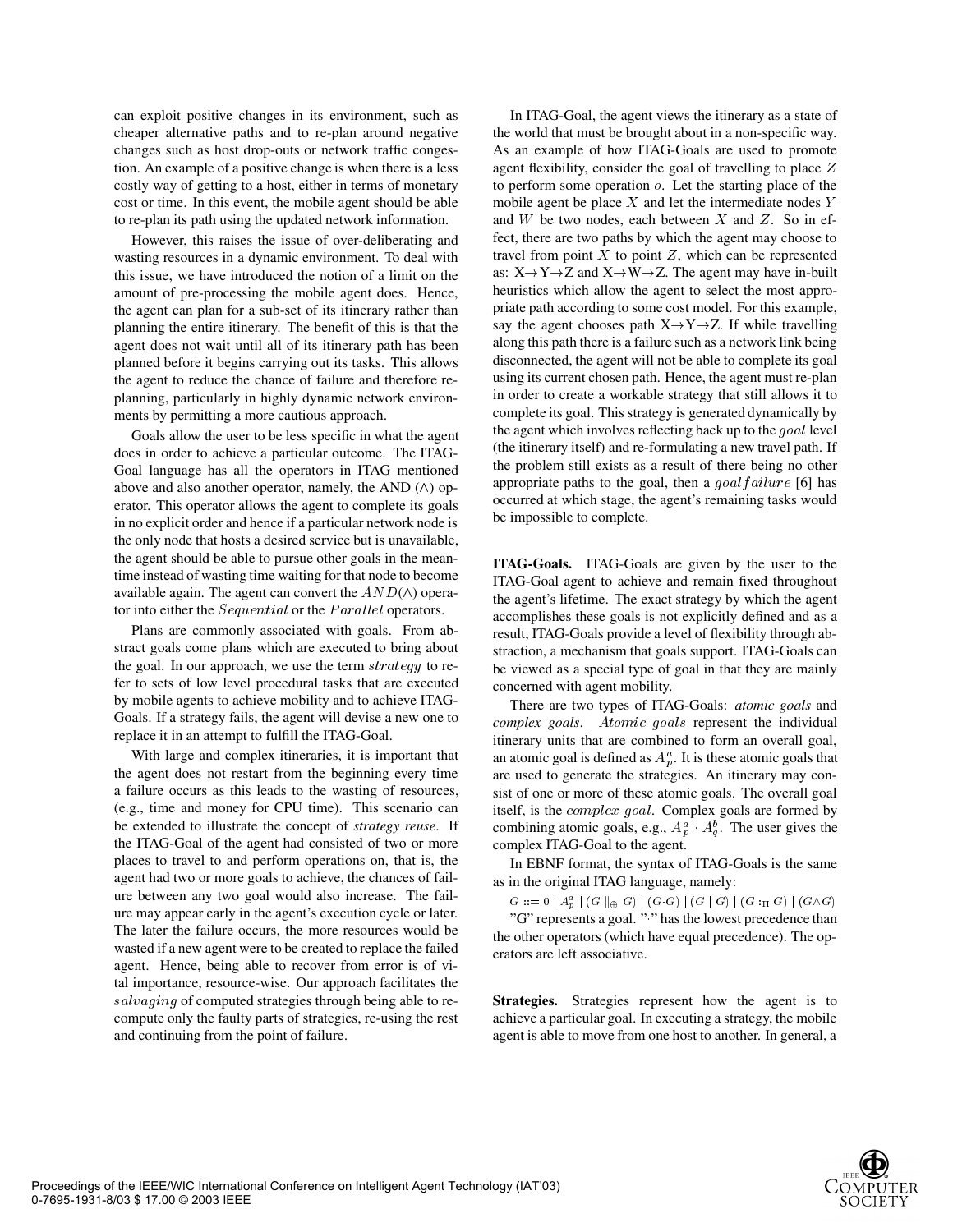strategy is a set of hosts starting with the agent's current location, a list of intermediate hosts that the agent is to travel to, the target host itself and an associated  $cost$  with executing that strategy. If the agent reaches a target host and executes the desired operation, then its corresponding atomic goal is complete.

Parallel to ITAG-Goals, we have *atomic strategies* and *complex strategies*. Atomic strategies are specific procedures that are executed in order to accomplish a given atomic goal. Complex strategies are two or more atomic strategies that have been combined to achieve two or more atomic goals. An atomic goal can have more than one strategy. This is because an agent can fail to completely execute a strategy. At this point, a *strategy failure* has occurred and therefore the agent must replan a new migration path (i.e a new strategy) using its new current location and its intended target host.

Strategies encapsulate the travel path and cost. However, this is not all that can be represented. Their representation may also encompass features such as security protocols, network link and host  $gain$  [1] and the migration method which may be a  $push, pull$  [4]. Our approach uses the simplest representation, that is, the strategy's label (for referencing purposes), the set of nodes to travel to (including both the starting and target nodes), and the cost of executing that strategy which means the cost of travelling to all intermediate nodes and finally to the target node.

Atomic strategies will be represented as  $_hS_{p,q}$ ,  $_r(10)$ where S is the strategy's label. The h in front of S represents that the starting point for the journey is from node  $h$  (the agent's home). The  $p, q, r$  represents that the strategy moves the agent to hosts  $p, q$  and  $r$  to perform a task at  $r$  then returns home to  $h$  after its actions have been completed. The  $'(10)'$  at the end of the strategy is the cost of executing the strategy both in terms of traversing links and running on foreign hosts. If costs cannot be fully calculated, then approximations can be made. A shortcoming of this representation is that if a complex strategy is formed out of two or more of these atomic strategies, then how will the agent know whether it is currently residing on a goal host or simply a node that will lead it to a goal host? To overcome this, we further define hosts or network nodes as either  $target$  or  $by - pass$  nodes. Target nodes are hosts that the agent performs tasks on in order to accomplish ITAG-Goals. By-pass nodes are those which are visited only because they lead to target nodes.

In general, the format of the strategies will be  ${}_{x}S_{y}(C)$ where  $x$  is the starting point of the agent and  $y$  is a set of one or more hosts that the agent can traverse. The  $S$  is a label for the atomic strategy (as there may be more than one strategy for accomplishing an atomic goal) with  $C$  representing the cost of executing the strategy.

In converting goals into strategies, some operator con-

specifited in the ITAG-Goal) are performed. The way in structs need to be preserved. For example, when combining two or more atomic strategies into one complex strategy, how would the agent know when to execute operations sequentially, conditionally or in parallel? This is very clear with ITAG-Goals, as the operators themselves specify the techniques needed and this must also be represented at the strategy level. As a result, we have introduced strategy 'delimiters' that define where sequential, conditional and parallel agent execution is required. In a sense, they tell the agent which execution 'mode' it should be in when executing a strategy. Namely, we have the  $SeqStart$ ,  $CondStart$ ,  $ICondStart$  and  $ParStart$  delimiters. SeqStart represents that the following set of hosts should be executed sequentially. CondStart represents that the following set of hosts should be executed using conditional non-determinism. ICondStart represents that the following set of hosts should be executed using independent nondeterminism. ParStart represents that the following set of hosts should be executed using parallelism. These operators are placed between host names in strategies in order to tell the agent that the next set of host traversals should be done in a particular way. For example, if the agent was given the complex ITAG-Goal:  $(A_p^t \parallel A_q^u)$   $\pi$   $A_r^v$ , then the corresponding complex strategy might be:  $_{h}S_{ParStart}a, b, c, d, P, p_{arStart}$   $e, f, g, Q,$   $CondStart}$   $h, i, j, R(40).$ Note that nodes in lowercase signify that they are by-pass nodes where no important tasks are executed. Nodes in uppercase are target nodes where important tasks (as which this strategy is read and executed is explained later.

The EBNF(Extended Backus-Naur Form) format for strategies is:

$$
Str \quad ::= \quad s \mid NULL
$$
\n
$$
s \quad ::= \quad xSp(cost)
$$
\n
$$
p \quad ::= \quad (opy) \mid p, p
$$
\n
$$
op \quad ::= \quad SegStart \mid ParStart \mid ICondStart \mid
$$
\n
$$
CondStart \mid ANDStart
$$

where  $x$  is the name of the node the agent starts on and  $y$  is a set of comma separated host names.

**Executing Strategies.** When an agent has generated all necessary strategies from goals, it must then begin executing them to achieve mobility. To do this we have developed the *ITAG-Goal Interpreter*. The ITAG-Goal Interpreter is an algorithm that encapsulates the agent's life-cycle and behaviour from receiving the complex ITAG-Goal from the user to generating and executing its strategies until completion or failure.

**Salvaging Strategies.** Complex strategies need not be completely replaced, only the paths which are at fault. The